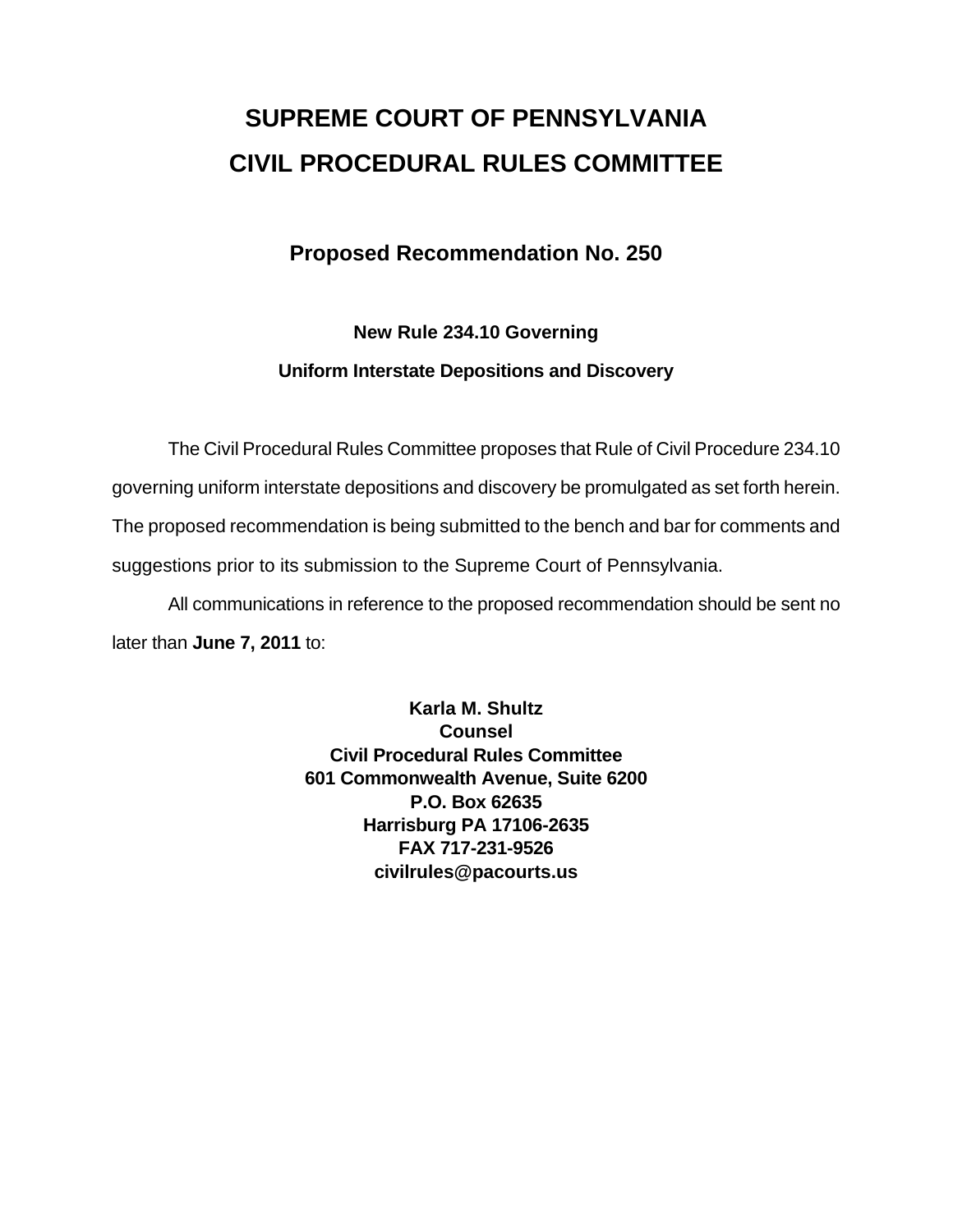#### **Rule 234.10. Uniform Interstate Depositions and Discovery (NEW)**

(a) As used in this rule,

"foreign jurisdiction" means a state other than this Commonwealth;

"foreign subpoena" means a subpoena issued under authority of a court of record of a foreign jurisdiction;

"person" means an individual, corporation, business trust, estate, trust, partnership, limited liability company, association, joint venture, public corporation, government, or governmental subdivision, agency or instrumentality, or any other legal or commercial entity;

"state" means a state of the United States, the District of Columbia, Puerto Rico, the Virgin Islands, a federally recognized Indian tribe, or any territory or insular possession subject to the jurisdiction of the United States;

Asubpoena" means a document, however denominated, issued under authority of a court of record requiring a person to:

(i) attend and give testimony at a deposition;

(ii) produce and permit inspection and copying of designated books, documents, records, electronically stored information, or tangible things in the possession, custody, or control of the person; or

(iii) permit inspection of premises under the control of the person. (b) The following apply to issuance of subpoenas:

(1) To request issuance of a subpoena, a party shall file a foreign subpoena with the prothonotary of the judicial district in which discovery is sought to be conducted in this Commonwealth. A request for the issuance of a subpoena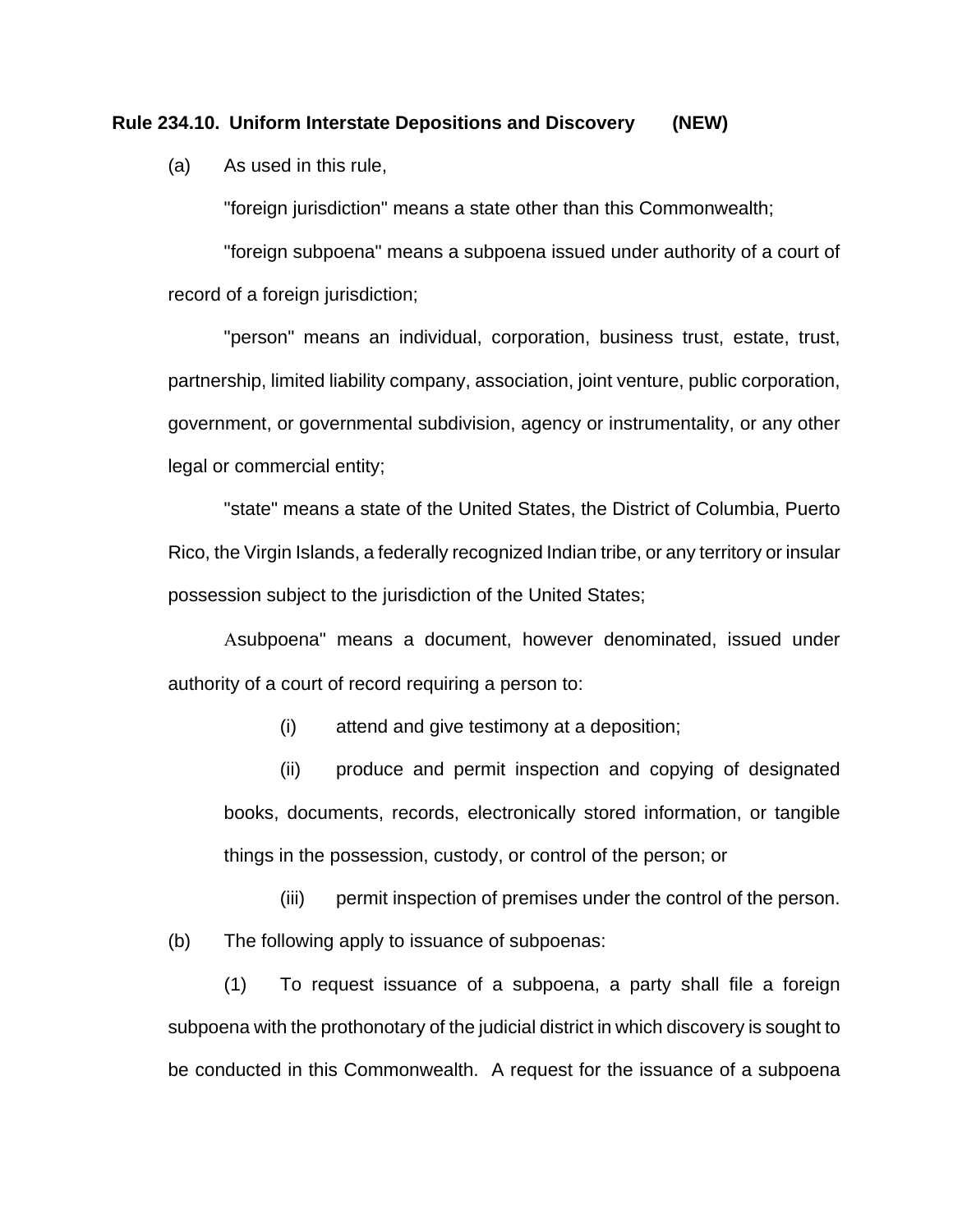under this rule does not constitute an appearance in the courts of this Commonwealth.

(2) When a party files a foreign subpoena, the prothonotary, in accordance with that court's procedure, shall promptly issue a subpoena for service upon the person to which the foreign subpoena is directed.

(3)(i) A subpoena issued under subdivision (b)(2) shall:

(1) incorporate the terms used in the foreign subpoena; and

(2) contain or be accompanied by the names, addresses, and telephone numbers of all counsel of record in the proceeding to which the subpoena relates and of any party not represented by counsel.

(ii) If a subpoena issued under subdivision  $(b)(2)$  is to be served upon a witness who is not a party to the action, the subpoena shall also contain a notice stating that the party serving the subpoena is required to enforce the subpoena and that the non-party witness is not required to defend against it.

(c) A subpoena issued by the prothonotary under subdivision (b) shall be served pursuant to Rule 234.2.

 $(d)$  Rules 234.1, 234.2, 234.3, 234.4, and 234.5 apply to subpoenas issued under subdivision (b).

(e) A motion to the court for a protective order or to enforce, quash, or modify a subpoena issued by the prothonotary under subdivision (b) shall comply with these rules and be submitted to the court in the judicial district in which discovery is to be conducted.

> Note: See Rule 234.4 governing a motion to quash a subpoena, notice to attend, or notice to produce at trial or deposition.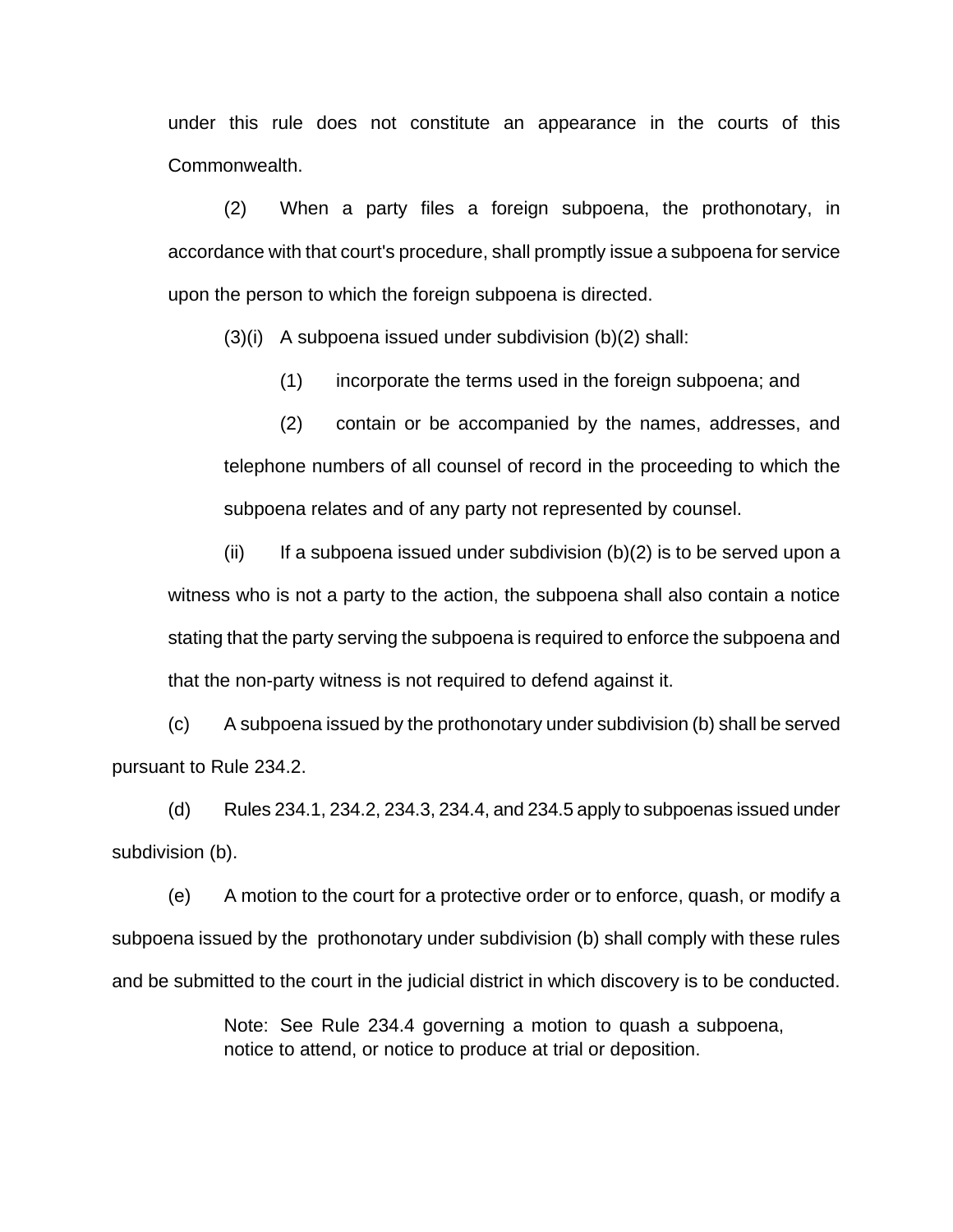(f) A notice to a non-party witness issued pursuant to subdivision  $(b)(3)(ii)$  shall be substantially in the following form:

(Caption)

### **NOTICE TO A NON-PARTY WITNESS**

To \_\_\_\_\_\_\_\_\_\_\_\_\_\_\_\_\_\_\_\_\_\_\_\_\_\_\_\_

\_\_\_\_\_\_\_\_\_\_\_\_\_\_\_\_\_\_\_\_\_\_\_\_\_\_\_\_ (party) has served you with a subpoena in the above matter which is a legal proceeding pending outside the Commonwealth of Pennsylvania. If you do not comply with the subpoena, the party serving the subpoena may bring an action against you in court to require your compliance.

Date: \_\_\_\_\_\_\_\_\_\_ \_\_\_\_\_\_\_\_\_\_\_\_\_\_\_\_\_\_\_\_\_\_\_\_\_\_\_

Attorney for \_\_\_\_\_\_\_\_\_\_\_\_\_\_\_\_\_

(party)